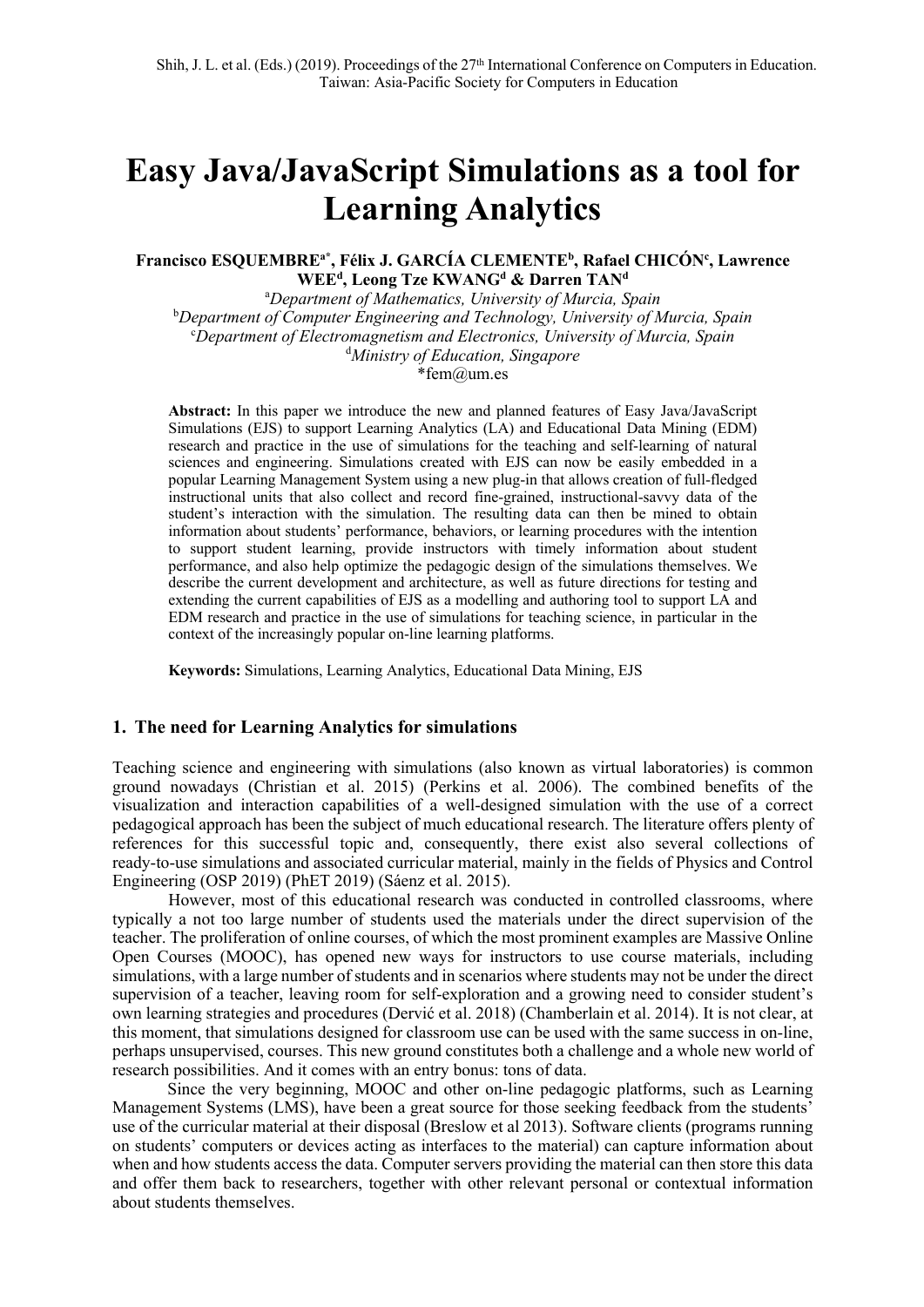This new and large availability of data has fueled research fields that measure and analyze this data with the purpose of monitoring, supporting, understanding and optimizing student learning, learning materials and even the learning environments. Two of these fields are Learning Analytics (LA) and Educational Data Mining (EDM), which are actually closely related. The differences between them are whether researchers have a more human perspective in their approaches and methods (LA), or rely more on automatic discovery (EDM) (Viberg et at. 2018). (We may, however, refer in this paper to both approaches just as *learning analytics*.)

However, although collecting general information from user interaction with the materials on an LMS or MOOC is relatively easy, it is not always clear that an *all-the-information-we-can-get* policy is the most suitable form to collect the most relevant *features* for applying machine learning algorithms or statistical studies that will produce correct predictions on the retention and performance of students or, better yet, recognize improved students' learning outcomes. More and more authors now claim that empirical LA and EDM studies should always be carried out in the context of a sound theoretical framework of how learners learn. Only through the standard scientific process of hypothesis-validation within a theory can concrete exploration findings be converted into accepted explanations and lead to sensible pedagogic actions of general applicability (Wise & Shaffer 2015) (Gašević et al 2015) (Fincham et al. 2019).

An analysis of the different methods applied to data collected from online sessions revealed that predictive methods (those trying to predict students' retention and grades) have been dominating the field, at least until 2016. But researchers are currently shifting towards methods seeking a deeper understanding of student's learning experiences (Viberg et at. 2018). As a consequence, more research in being directed towards considering learning as a process, one in which learning *events* form a sequence of cognitive operations or *patterns* leading to possible learning outcomes (Winne et al. 2019), with some authors claiming that "while learning trace data provide granular details about students' realized intentions, there is an uncertainty in how to connect patterns in traces of digital behavior with the features of the learning process" (Jovanović et al. 2019). Clearly, much research lies ahead.

This is where we think we can help. Easy Java/JavaScript Simulations (EJS) is a free software modeling and authoring tool designed to help instructors design, implement and deploy computer simulations of scientific and engineering processes. EJS was conceived and developed with the goal of putting the power of creating simulations directly in the hands of teachers and educational researchers, a process that we refined during years of close work with them. EJS facilitates the numerical, computing, graphical user interface building, and deployment tasks of developing simulations so that instructors and curricula developers can concentrate on the pedagogical aspects: how to model a given phenomenon, how to visualize it, what interaction to offer to students, how to use the simulation in a given pedagogical context…

The result is an award-winning software tool that uses a standardized structure, both simple and powerful, for the creation of a simulation, in particular for programming its model and designing its user interface or view (Esquembre 2004). This standardization has permitted the creation of hundreds of educational simulations, mostly in the field of Physics and in Control Engineering (Christian et al. 2011) (Esquembre 2015) (Wee et al. 2015), that can not only be used 'out-of the-shelf' in educational webs or LMS, but that are also adoptable and adaptable. That is, their source code can be easily inspected by instructors other than the author and even modified to custom-tailor them to particular needs.

Our approach to turning EJS into a tool for helping conduct Learning Analytics and Educational Data Mining research and practice is based both on the standardized structure of the simulations created with EJS and in the vast number of examples already available, particularly for Physics instructions in the Open Source Physics (OSP) collection of the ComPADRE library (OSP 2019) and the Singapore collection of OSP simulations (OSP@SG 2019). Downloading and inspecting the simulation with EJS allows the instructor to become familiar with the pedagogic features of the simulation. In particular, with the different user interface controls (*view elements,* in EJS dialect). Recompiling the simulation with the latest version of EJS automatically produces a standard HTML simulation that can be readily deployed via any web page. Moreover, using a dedicated plug-in of our creation, the simulation can be readily included in any Moodle course that, when operated by the user, will collect data of the user interaction with the simulation. Moodle is a very popular LMS (Moodle 2019).

Besides collecting *classical* data of the student interaction with the LMS or the simulation (such as student ID, activity, start time, end time, idle time, mouse clicks and drags, keystrokes…) which can be used for statistical or even machine learning analysis and prediction (Hussain et al. 2019), the EJS generated simulation also collects information of the view element that was interacted with. Since the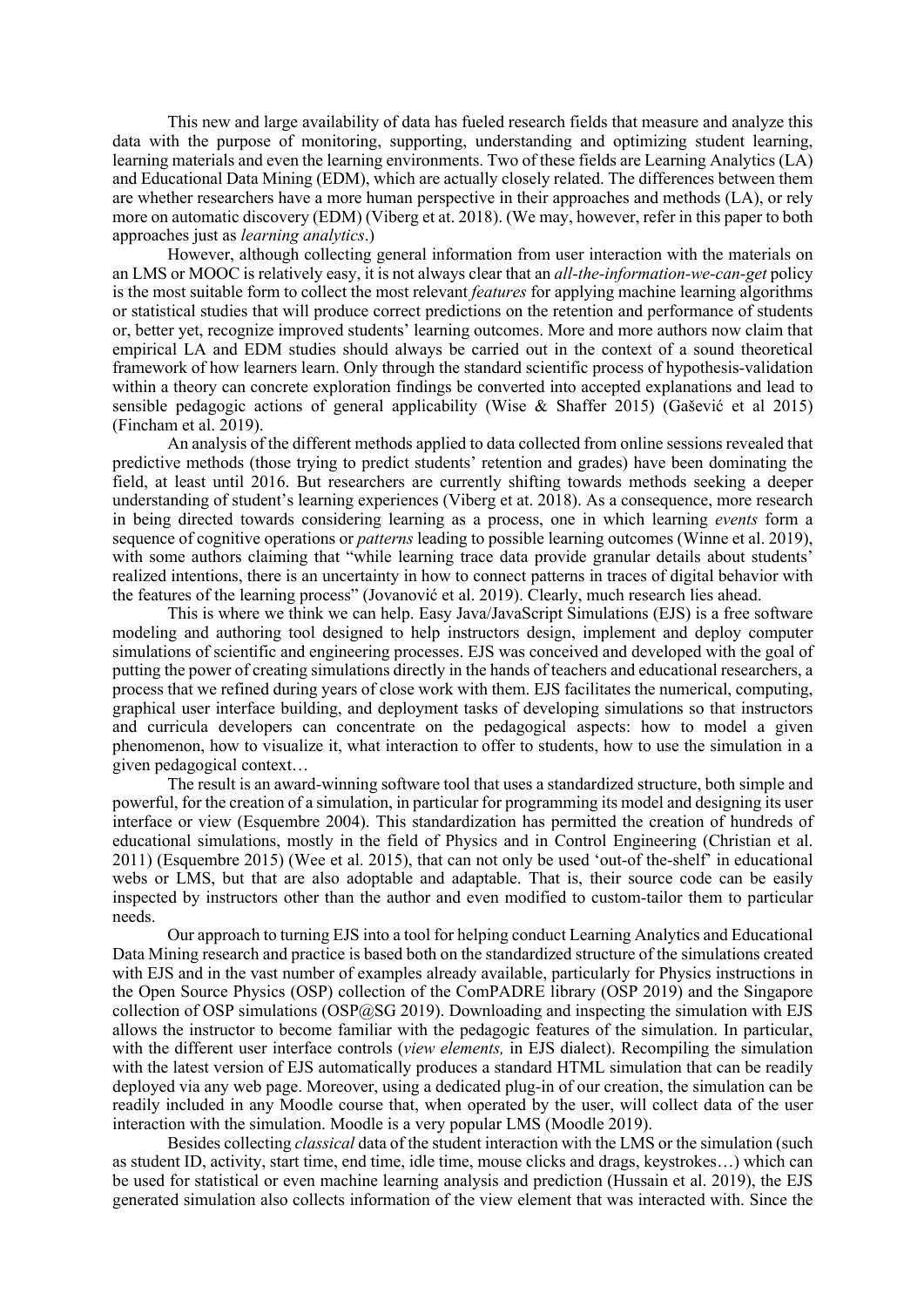instructor knows the action invoked by this view element, she or he can use this information for more fine-grained study of the learning event that was intended by the student. (For instance, to recognize that the student is running the simulation with different sets of initial conditions, or attempting to visualize the system in different forms.) Additionally, the instructor can modify the simulation to add to each interaction record information about particular model variables, or slightly change the model of the simulation to automatically generate custom records at particular times or states. (For example, to distinguish idle time from time when the student is observing the simulation while it runs.) The instructor will later collect and study this custom information according to her or his pedagogic interest, (For instance, searching for inquiry-based learner's strategies).

We believe that the combination of these features can help EJS users to create a number of different scenarios for conducting LA and EDM research about the use of simulations in the teaching and learning of science and engineering in on-line, perhaps unsupervised learning platforms. We plan to conduct such a study ourselves with a number of teachers and students of Physics, both as a proof of concept of the tool, but also to fine-tune the amount and diversity of information that EJS generated simulations should offer to researchers, and to study how a particular learning analytic approach can help assist and improve student learning in this context, and also help improve the simulation design itself.

The rest of the paper is organized as follows. Section 2 explains briefly the architecture of EJS to show where LA and EDM researchers can look and edit an existing simulation to learn and decide about the user interaction information collected. Section 3 describes the learning analytics scenario now possible with EJS simulations. Section 4 shows the Moodle plug-in we have created to install the simulation in a Moodle course and collect the data generated by it, together with a simple dashboard that uses the collected information for teacher supervision of students' participation. Finally, Section 5 draws some conclusions and describes future work.

### **2. EJS architecture**

EJS follows a Model-View-Controller software design pattern and provides developers with a corresponding simplified interface for creating a simulation. Using this interface, authors (typically science or engineering instructors) specify *at a high level* the model of a simulation (i.e. the set of variables that defines the system under study, and the equations and algorithms that specify how it evolves in time o reacts to user interaction), and its view (the graphical user interface that allows students to visualize the state of the system and to interact with it to control the execution of the simulation or to change the value of variables).

Specifying the model requires a little bit of programming, although EJS facilitates standard tasks such as organizing the computational flow of the simulation, declaration of variables and numerical processes such as solving ordinary differential equations (ODE). (See Figure 1.)

| $\begin{array}{c} \circ \\ \circ \\ \circ \end{array}$<br>EjsS 5.01beta - JavascriptExamples/MassAndSpring.ejss |                                                                                                                                      |        |           |                | $\circ \circ \circ$                                              |                             | EjsS 5.01beta - JavascriptExamples/MassAndSpring.ejss                                                                                           |                                               |                                     |
|-----------------------------------------------------------------------------------------------------------------|--------------------------------------------------------------------------------------------------------------------------------------|--------|-----------|----------------|------------------------------------------------------------------|-----------------------------|-------------------------------------------------------------------------------------------------------------------------------------------------|-----------------------------------------------|-------------------------------------|
| $\bigcirc$ Description $\bigcirc$ Model $\bigcirc$ HtmlView                                                     |                                                                                                                                      |        |           | E              | $\bigcirc$ Description $\bigcirc$ Model $\bigcirc$ HtmlView<br>圖 |                             |                                                                                                                                                 |                                               |                                     |
|                                                                                                                 | $\odot$ Variables $\odot$ Initialization $\odot$ Evolution $\odot$ Fixed relations $\odot$ Custom $\odot$ Elements $\upharpoonright$ |        |           |                |                                                                  |                             | $\bigcirc$ Variables $\bigcirc$ Initialization $\bigcirc$ Evolution $\bigcirc$ Fixed relations $\bigcirc$ Custom $\bigcirc$ Elements $\bigcirc$ |                                               |                                     |
| Dynamical Vars Constants Constrained Vars                                                                       |                                                                                                                                      |        |           |                | <b>Frames</b><br>per second                                      |                             | Equations                                                                                                                                       |                                               |                                     |
| Name                                                                                                            | Initial value                                                                                                                        | Type   | Dimension | ₽              | $-100$                                                           |                             |                                                                                                                                                 | Prelim code<br>$\circ$                        | Ù                                   |
| x                                                                                                               | 1.5                                                                                                                                  | double |           | 圕              |                                                                  | Indep. Var. t               | e Increment dt                                                                                                                                  |                                               |                                     |
| <b>VX</b>                                                                                                       | 0.0                                                                                                                                  | double |           | 圕              | $\geq 20$                                                        | State                       | Rate                                                                                                                                            |                                               | 圓                                   |
|                                                                                                                 | 0.0                                                                                                                                  | double |           | $\mathbb{Q}$   |                                                                  | dx<br>$\overline{d}t$       | <b>VX</b>                                                                                                                                       |                                               | $\mathbb{Q}$                        |
| dt                                                                                                              | 0.05                                                                                                                                 | double |           |                | $-15$                                                            |                             |                                                                                                                                                 |                                               |                                     |
|                                                                                                                 |                                                                                                                                      |        | $\bullet$ |                | $d$ $\nu x$<br>$\overline{dI}$ =                                 | $-k/m * (x-L)$              |                                                                                                                                                 | $\frac{1}{2}$                                 |                                     |
|                                                                                                                 |                                                                                                                                      |        |           | ٨              | $-10$                                                            |                             |                                                                                                                                                 |                                               |                                     |
|                                                                                                                 |                                                                                                                                      |        |           | 图              |                                                                  |                             |                                                                                                                                                 |                                               | f                                   |
|                                                                                                                 |                                                                                                                                      |        |           | $\overline{t}$ | $-5$                                                             |                             |                                                                                                                                                 |                                               | $\overline{\underline{\textbf{r}}}$ |
|                                                                                                                 |                                                                                                                                      |        |           |                | U : 1                                                            |                             |                                                                                                                                                 |                                               |                                     |
|                                                                                                                 |                                                                                                                                      |        |           |                |                                                                  |                             |                                                                                                                                                 |                                               |                                     |
|                                                                                                                 |                                                                                                                                      |        |           |                | <b>FPS</b><br>20                                                 |                             |                                                                                                                                                 |                                               |                                     |
|                                                                                                                 |                                                                                                                                      |        |           |                | <b>RTV</b>                                                       |                             |                                                                                                                                                 |                                               |                                     |
| Comment                                                                                                         |                                                                                                                                      |        |           |                |                                                                  | Solver                      | Runge-Kutta 4 = Tol                                                                                                                             | $\left( \frac{1}{2} \right)$<br>- 0<br>Events |                                     |
| Page comment variables that describe the dynamics                                                               |                                                                                                                                      |        |           |                | <b>SPD</b>                                                       | Comment Newton's second law |                                                                                                                                                 |                                               |                                     |
|                                                                                                                 |                                                                                                                                      |        |           |                | Autoplay                                                         |                             |                                                                                                                                                 |                                               |                                     |

*Figure 1.* Declaration of variables (left) and use of the ODE editor (right) for the model of a mass and spring system.

To design the view of the simulation, instructors select from a wide palette of *view elements*, individual graphic components each specialized in a given type of visualization or user interaction, to build a tree of elements that turns into a sophisticated HTML interface. A typical view contains a button to reset the simulation to its initial state, fields and sliders to set those initial conditions or modify parameters, and buttons to play, pause, or run the simulation step-by-step. The view also includes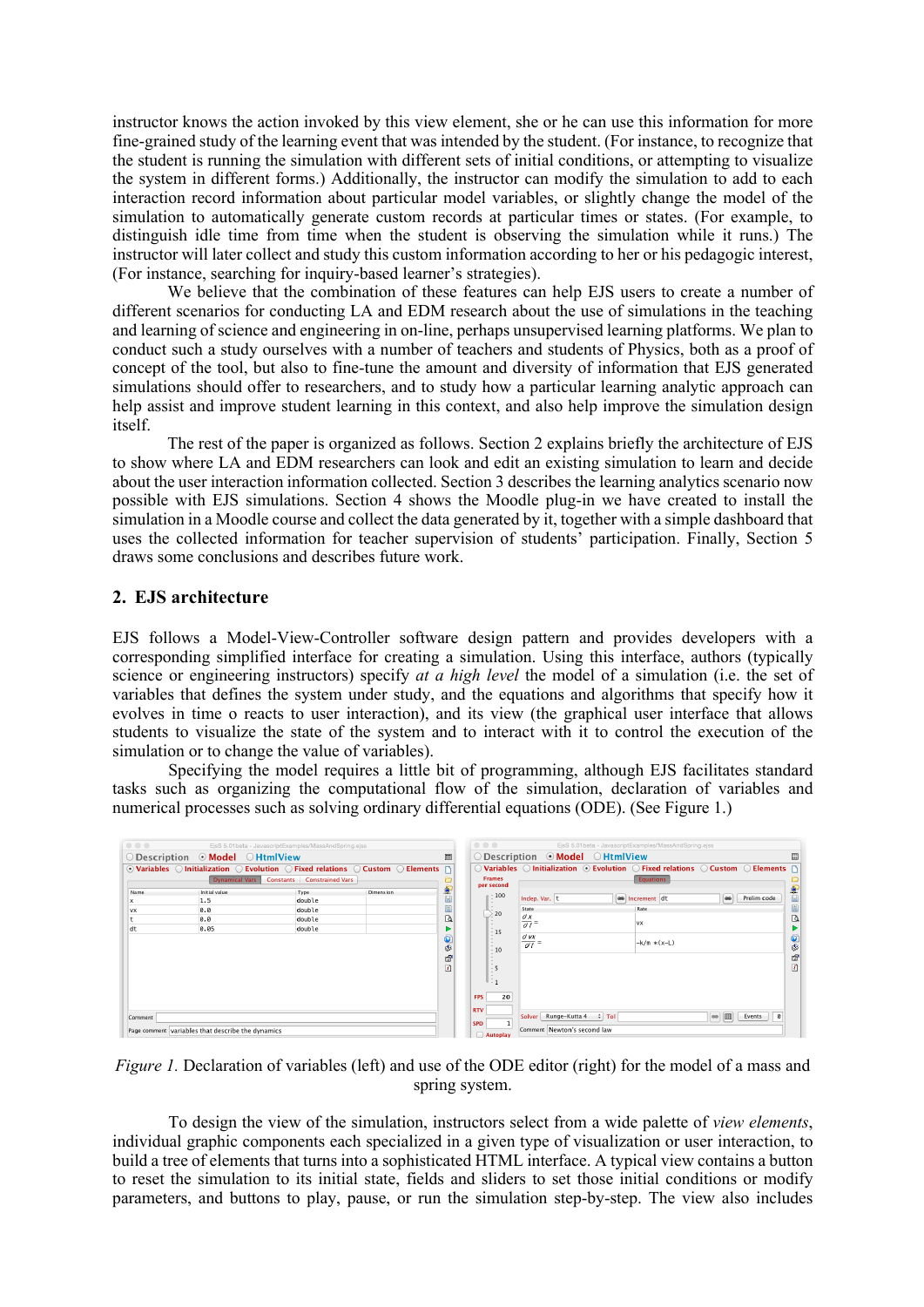animated graphic elements that move in a two- or three-dimensional canvas, providing a virtual representation of the phenomenon being simulated or graphs of data generated as the simulation evolves in time (Figure 2). Model variables are linked to view elements properties to make both the view visualize the state of the system and its evolution, and the model respond to user interaction.



*Figure 2.* Tree and palette of view elements (left) and final HTML user interface (right) for the mass and spring system.

Creating a simulation from scratch requires some training (a three-days workshop can be enough to get a good start). However, inspecting a simulation created by another instructor is straightforward. And modifying the simulation slightly to include new view elements for visualization or control is also relatively simple. Once the simulation is designed, a simple click generates automatically all the code required for a full-fledged simulation that uses a supportive advanced JavaScript library (Garcia Clemente et al. 2014). The generated simulation can then be run in any web browser with standard HTML support on any kind of computer or device, including smartphones or tablets.

# **3. Learning Analytics scenario with EJS simulations**

When an EJS generated simulation runs, the underlying library manages all the design information provided by the author within the standard architecture. In particular, the library handles every student interaction with the view in order to execute the corresponding actions to the model (resetting the simulation, stepping it in time, changing a given model variable or parameter…) and can now be instructed to send this interaction information to an external repository in real-time. By default, the system identifies three types of interactions:

- *Mouse and touch events*. These events allow to know how users interact with the simulation. The event information is composed of position, timestamp and target.
- *Actions on view elements.* Every view element has one or more predefined action properties that can be triggered by user interaction. Perhaps the most common ones are the *OnClick* action triggered when pushing a button and the *OnDrag* action triggered when dragging an interactive 2D element. When an action is fired, all the information related to the action is registered.
- *Actions on the model*. The allowed actions on the model are play, pause, step, reset and initialize.

The collected information with these interactions alone is so detailed that it is possible to reproduce the user session, keeping the original timing, like in a video player. This can be of interest when studying the behavior of a given user. However, this information alone cannot be sufficient for some kind of automated studies and may be overkill in others. For example, for a LA study, it could be interesting to know the variables of certain variables (f. i. the initial conditions and parameters) every time the student plays the simulation. Or the value of the time when she or he stops it. This could lead to guesses about a possible student's learning strategy. On the other hand, a machine learning algorithm used in EDM could get too many features using all the information contained in very click, leading to overfitting and therefore poor generalization.

For this reason, EJS JavaScript object-oriented library provides a built-in object called *recorder* that can be used to configure the behavior of the information recorded for each interaction. This object has a number of functions that can be called from within the model of the simulation to fine-tune what information is sent, and when it is sent, to the external repository. For instance, in the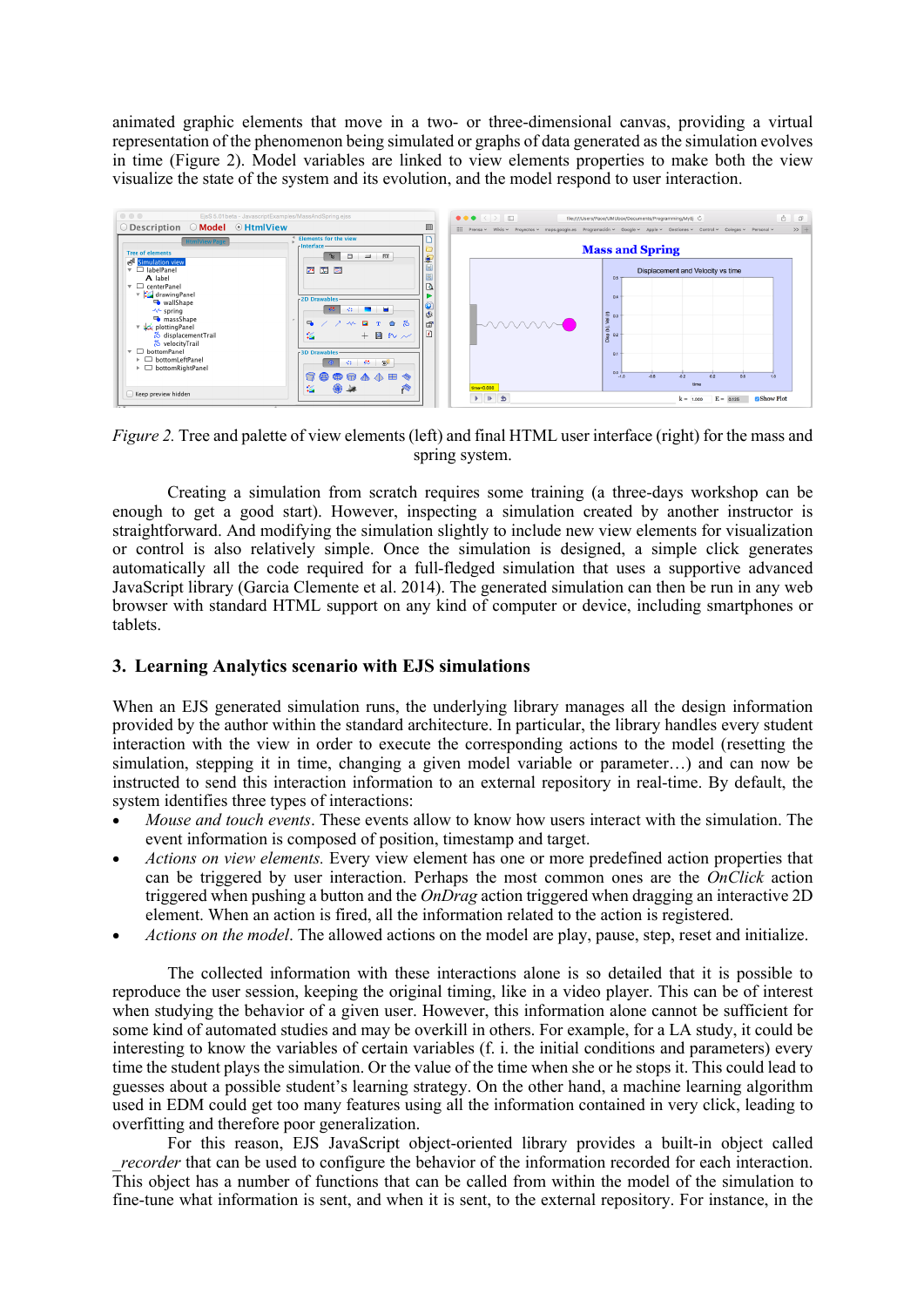mass and spring example displayed in Figures 1 and 2, the *recorder* could be instructed to send the value of the model variables *x*, *vx* and *t* (but not all others), every time an interaction happens. Or it could be instructed to send a non-interaction triggered record whenever a given programmatic condition takes places (for instance whenever the graph reaches a maximum). We can only now guess the purpose and needs of the LA or EDM researcher as she or he studies the use of a given simulation by a large number of students. This is perhaps the main advantage of the use of EJS simulations in learning analytics: researchers can customize the information to obtain from user interaction by inspecting the simulation (perhaps one of the many hundred already existing in public libraries) and fine-tuning the captured information using the *recorder* object.

EJS simulations need other agents in order to collect, store and manage the information thus generated to provide learning analytics facilities to researchers. In the first place, a server needs to serve the simulation HTML page to the student, preferably as part of a curricular unit or course. In the second place, a Learning Record Store (LRS) is needed to store all user interactions produced by the simulation in real-time using a specific repository. Learning Management Systems can help satisfy these two requirements. Instructors can use an LMS to create a training course or program that includes the simulation, together with other accompanying material (theory reviews, instructions, tests…). And an LRS can be integrated into an LMS, capturing the interaction information together with other, particular information about the user (student level, use of other resources, test grades…). See Figure 3.



*Figure 3.* Learning Analytics scenario with EJS simulations.

The use of the feedback thus obtained is now a question of choice by the LA or EDM researcher. EJS has always been *pedagogically neutral* (that is, it neither presumes nor fosters any particular pedagogic approach) and will remain so also for the analytic support now offered. This open-minded approach is also responsible for the wide adoption of EJS by instructors, and our intention is to collaborate with researchers interested to expand the capabilities of the *\_recorder* object as new features are requested. We expect that statistical and machine learning analysis and prediction methods will be applied to this information and there will be a need to refine features extraction from the interaction of students with the simulation.

#### **4. Learning Analytics Moodle extension for EJS simulations**

We have created a first development to evaluate and validate the previous scenario using Moodle as LMS (Garcia Clemente et al.  $2019$ ). The Moodle extension (plugin) that we have developed monitors and records, in real-time, all the standard student interactions with the EJS simulation. This information is displayed on the instructor's dashboard with a metric of each individual student degree of being "on task" and also shows students' current state on the simulation (Figure 4).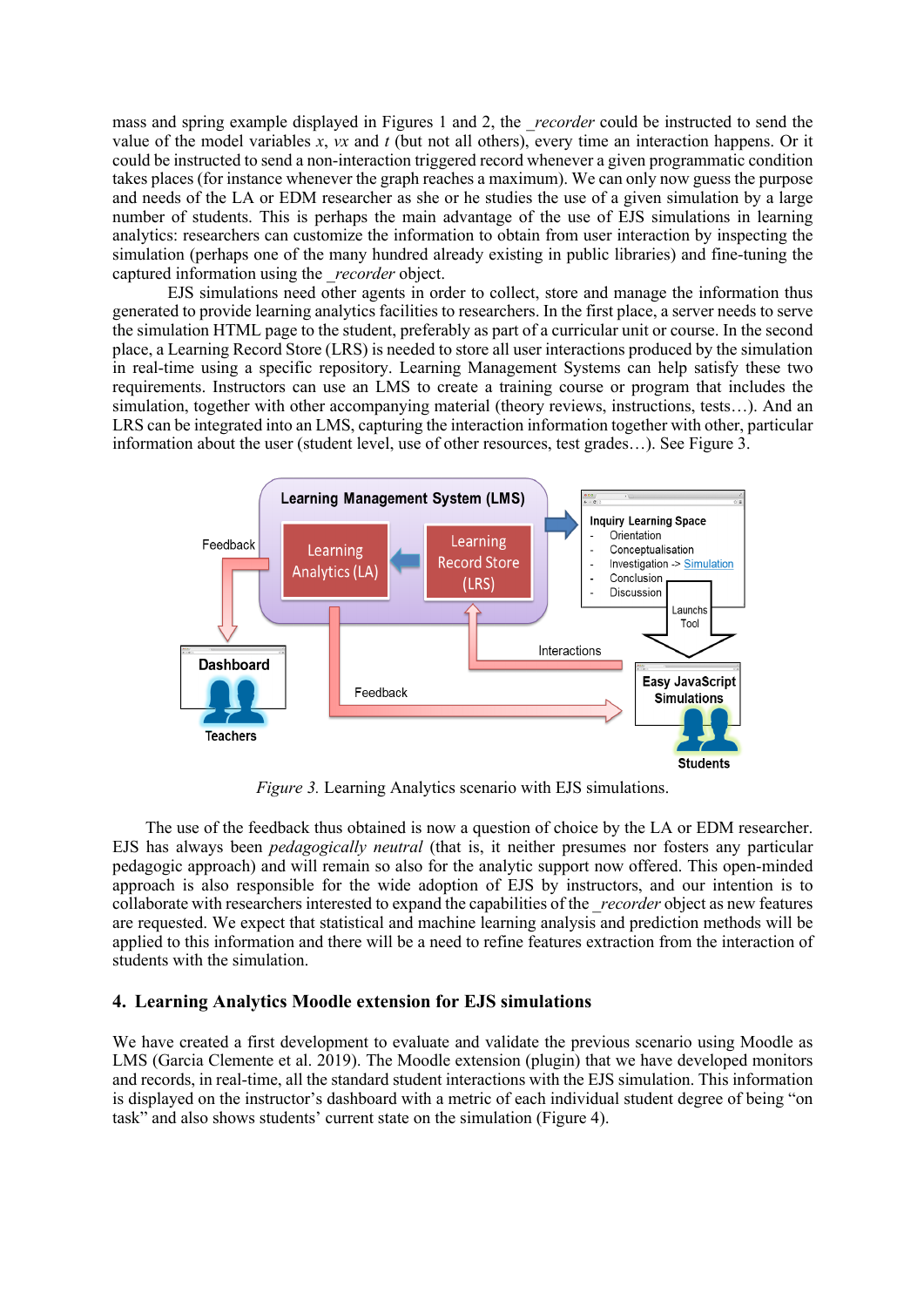

*Figure 4.* An EJS Simulation (left) and the Student Interaction Summary displayed in Moodle (right).

The Moodle plugin<sup>1</sup> is installed on the Open Source Physics at Singapore Moodle server<sup>2</sup>, and provides learning analytics capability for teachers running courses based on EJS simulations. This data-rich virtual laboratory functionality can be extended to existing EJS simulations by regenerating the simulation from the source code with version 6.0 of the EJS authoring toolkit, installing our Moodle plugin, and using the simulation in a Moodle course.

## **5. Conclusion and future work**

We believe that there is a need for conducting research on the design and use of simulations in the context of online, perhaps unsupervised student learning. This research can be based on techniques of Learning Analytics and Educational Data Mining, always in close connection with the theoretical findings on the use of simulations for teaching natural sciences and engineering.

We wanted to offer support for conducting this research and have adapted the EJS authoring tool to generate simulations that can collect data from student interactions in a customizable, fine-grained, instructional-savvy form, so that researchers can choose what features they want to collect for human-directed or automated studies. We have also created a Moodle plugin to integrate the data collection of simulations with a Learning Record Store and have also provided a first, basic teacher dashboard for monitoring students' activity.

Besides working on improving current facilities in cooperation with interested researchers in a neutral way (without imposing any particular type of analysis or pedagogic approach), we plan to conduct our own research, applying machine learning techniques to detect students not just at risk of dropping or failing a course, but also those not producing correct learning outcomes, while at the same time distilling information on how to improve the simulations design to care for them.

## **Acknowledgements**

Francisco Esquembre was funded by the Spanish Ministry of Economy and Competitiveness under Project ENE2015-64914-C3-2-R, and the Spanish Ministry of Science, Innovation and Universities under Project MTM2017-84079-P.

# **References**

Breslow, L., Pritchard, D.E., DeBoer, J., Stump, G.S., Ho, A.D. & Seaton, D.T. (2013). Studying Learning in the Worldwide Classroom: Research into edX's First MOOC. Research & Practice in Assessment, 8:13-25.

Chamberlain, J.M., Lancaster, K., Parson, R. & Perkins, K.K. (2014). How guidance affects student engagement with an interactive simulation. *Chemistry Education Research and Practice*, 15:628-638.

Christian, W., Esquembre, F. & Barbato, L. (2011). Open Source Physics. *Science*, 334:1077–1078.

<sup>&</sup>lt;sup>1</sup> The plugin can be obtained freely from https://github.com/felixgarcia/ejss-moodle-plugin

<sup>2</sup> https://iwant2study.org/moodle/